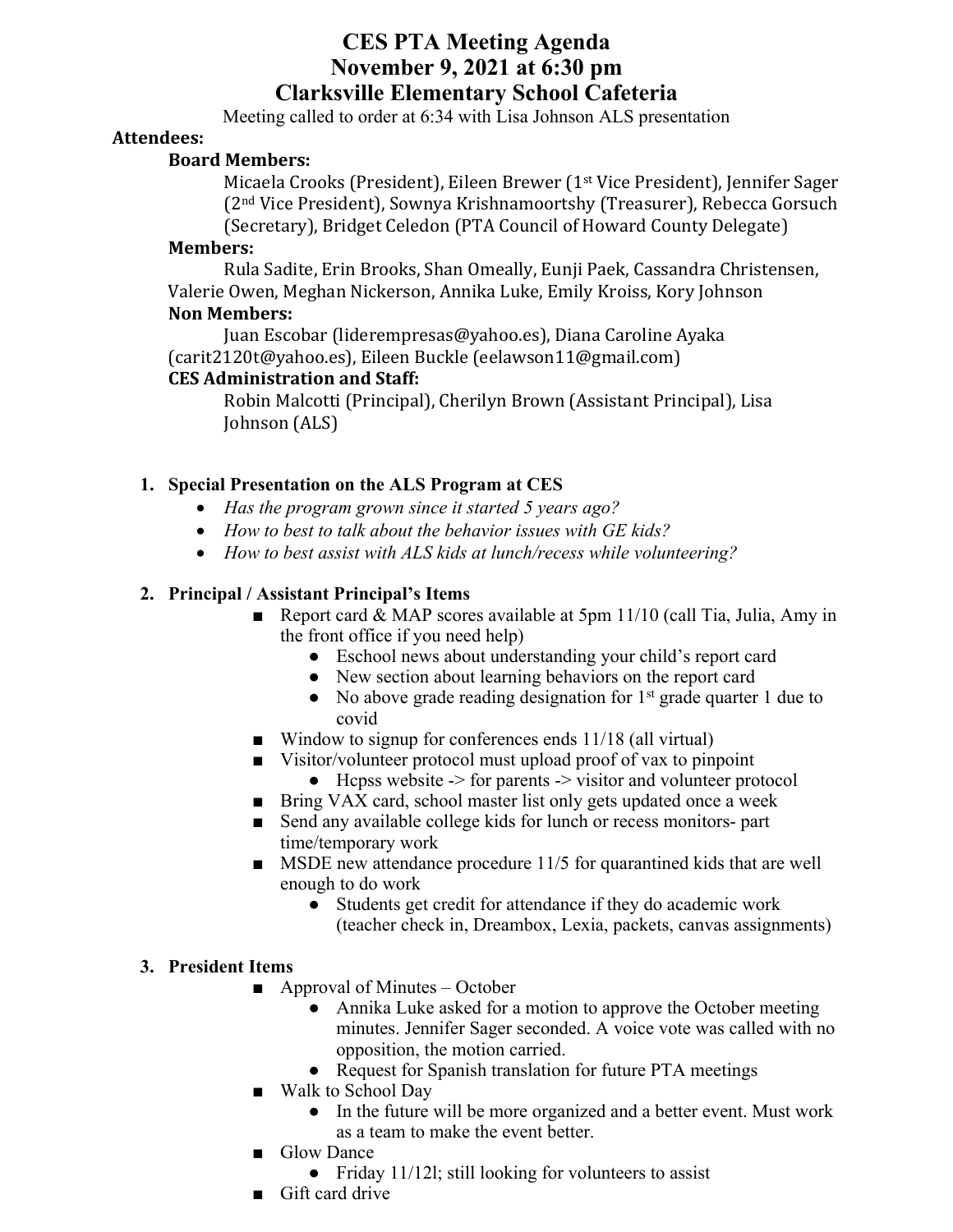- If you need help please sign up with Ms. Palich. Donate gift cards to the school, or Venmo donations.
- Food drive
	- Canned food to be donated 11/19
- Turkey Trot 11/19
	- Collecting turkeys in the front of school for (Talbot Springs and Stevens Forrest) and requesting volunteers. Event held at RH track.
- Sign-up Genius Volunteer- want someone to coordinate all sign up lists for recess, lunch, teacher donations, etc. (Eileen will take over)
- Halloween candy 110 lbs. collected over USO overseas

## **4. Membership Update**

| <b>OVERALL</b>       |                 |               |    |            |
|----------------------|-----------------|---------------|----|------------|
| <b>Total Cougar</b>  | $$4,915$ Single |               | 57 | \$855.00   |
|                      |                 | <b>Double</b> | 58 | \$1,450.00 |
|                      |                 | Free          | 5  | \$         |
| Total Membership     | \$2,305.00      |               |    |            |
| Number of members    | 178             |               |    |            |
| <b>Owe fees</b>      | \$756.50        |               |    |            |
|                      |                 |               |    |            |
| <b>Money for PTA</b> | \$6,463.50      |               |    |            |

#### **5. Treasurer Report**

- Income \$6778 so far
- Expenses  $$560$  as of  $10/31$
- Glow party raises 360\$ so far
- Haven't met membership targets yet
- Close to the target for  $5<sup>th</sup>$  grade

# **6. PTACHC Report**

- $\bullet$  11/1 meeting
- Bills open for public comment soon
	- o Redistricting discussions
	- o Bill for data driven redistricting
	- o Commercial building tax for school maintenance and affordable housing
	- o Burdon of proof moved from parents to school for IEPs
	- o Schools potentially being renamed

# **7. Committee Reports**

- Glow Party
	- 330 in profit, selling snack and tickets at the door so more expected
	- Still need volunteers
- Yearbook
	- website up and running for submitting pictures,  $1<sup>st</sup>$  day,  $5<sup>th</sup>$  grade, walk to school day- upload your pictures to the designated folder
- 5th Grade Committee
	- Great turn out for pumpkin patch (30kids)
	- Almost all t-shirt money collected
- Spirit Wear
	- 17 products sold so far